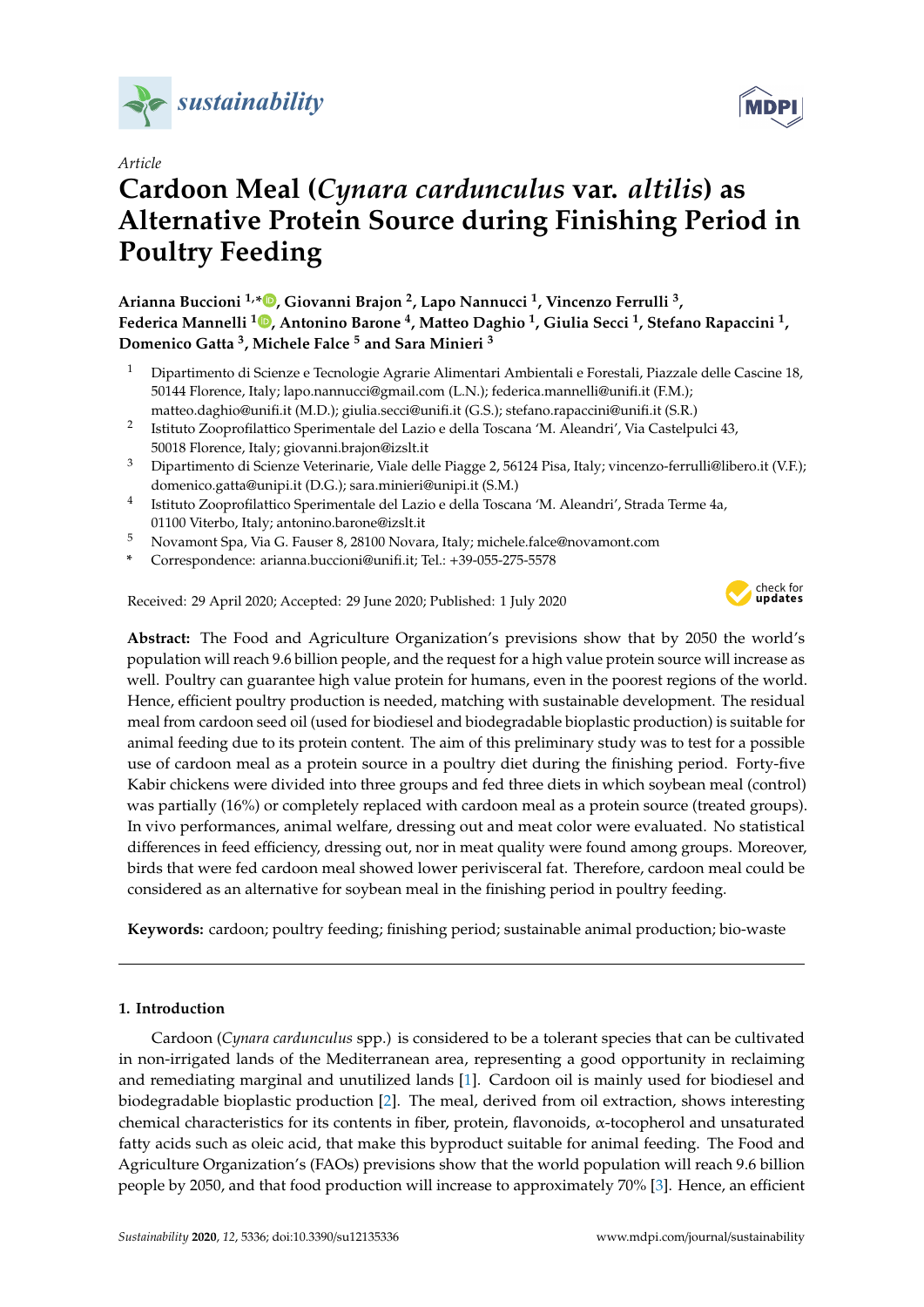livestock production is needed to meet the food requirements of people, matching with sustainable development. Poultry production is strategic in supporting the livelihoods of billions of people because it guarantees high value protein for human nutrition, combined with short production cycles [\[4\]](#page-7-3).

Chicken has a high efficiency in converting feed nutrients into body weight gains (meat), but the food vs. feed competition (one of the most important problems in the sustainability of animal production) is particularly high because many of the dietary ingredients are also mostly edible for humans. Food vs. feed competition affects the animal production sustainability under several aspects: the employment of human-edible crops in feeding practices to improve animal dietary efficiency; the soil and water exploitation; the impact of mechanical soil tillage. Soybean meal (SM) is a common ingredient of animal diets (approximate cost: EUR 345.00 per ton) due to its high protein content, however, cardoon meal (CM), containing about 25–30% protein and costing approximately EUR 180.00 per ton, could represent an interesting alternative to SM [\[5](#page-7-4)[,6\]](#page-7-5). Up until now, cardoon meal has been used in ruminant feeding due to its high fiber content (approximately 58% in neutral detergent fiber (NDF)) and because rumen microbiota is very efficient in catabolizing cellulose [\[5,](#page-7-4)[6\]](#page-7-5). In contrast, little information about poultry rearing is available because diets with a high fiber content have a low digestibility in monogastrics. Affecting animal welfare, performance and carcass traits, high fibrous ingredients are usually avoided in poultry formulas. The interest in testing CM in poultry feeding is focused on the high content in protein and in essential fatty acid [\[7\]](#page-7-6). However, breeds with a lower growth rate and a more frugal diet could exploit the CM's nutritional value. Therefore, the aim of this trial was to evaluate the effect of CM on animal welfare, performance and carcass traits, as a substitute of SM in the diet of Kabir chickens during the finishing period.

## **2. Materials and Methods**

#### *2.1. Experimental Design*

#### Animals, Diets, Management and Welfare Evaluation

The handling of the animals was carried out in compliance with the Italian government's guidelines (D.Lgs.vo 4 Marzo 2014, n. 26; comma g). Forty-five, 53-days-old Kabir male chickens (1215.78 ± 184.97 g) were provided by a local farm (Bellavista di Fulci Lajatico, PI, Italy), where they were vaccinated against Marek disease, infectious bronchitis and Newcastle disease. To avoid a sex influence of the animal yield, only male birds were used, because males have higher yields than females [\[8\]](#page-7-7). The birds were reared outdoors, randomly allotted into three rectangular enclosures that were delimited by metal grid walls (Keller type) with narrow meshes so as to prevent the entry of synanthropic animals but, at the same time, to guarantee excellent and natural ventilation, lighting and visual contact between the subjects of the different groups (5 m  $\times$  5 m; 15 animals per pen-1.67 m<sup>2</sup>/animal-singularly identified by ring). Corrugated polyurethane panels were used to cover the fences. Birds belonging to the soybean meal group (SG) were fed a basal diet in which the protein source was SM, while the soybean–cardoon meal (SGC) and the cardoon meal (CG) groups were fed the same basal diet of SG, in which SM was partially (SGC) or completely (CG) substituted with CM. The diets were formulated to be isoproteic or isolipidic according to the animal requirements [\[9\]](#page-7-8). The ingredients of the three diets are showed in Table [1.](#page-2-0)

Feeding and water were guaranteed ad libitum (100 cm long bar feeders with 14 workstations and siphon drinkers in each pen). The litter, consisting of chipboard, was cleaned daily and, in every part of the fence it remained dry and crumbly (except for some areas near the water troughs that were a little more humid). The minimum number of animals was determined using G\*Power [\[10\]](#page-7-9), choosing  $\alpha$  value = 0.05, power  $(1 - \beta)$  = 0.8 and the medium effect size = 0.30. The choice of the Kabir breed was related to its resilience to cold and heat stress. The replacement of SM with CM was considered only for the finishing period because of the high lignin content in the CM's proximate profile. After the first seven-day period of adaptation to the new feeding strategy, the trial lasted 21 days. The animal welfare evaluation of the experimental subjects was carried out using the guidelines of the ClassyFarm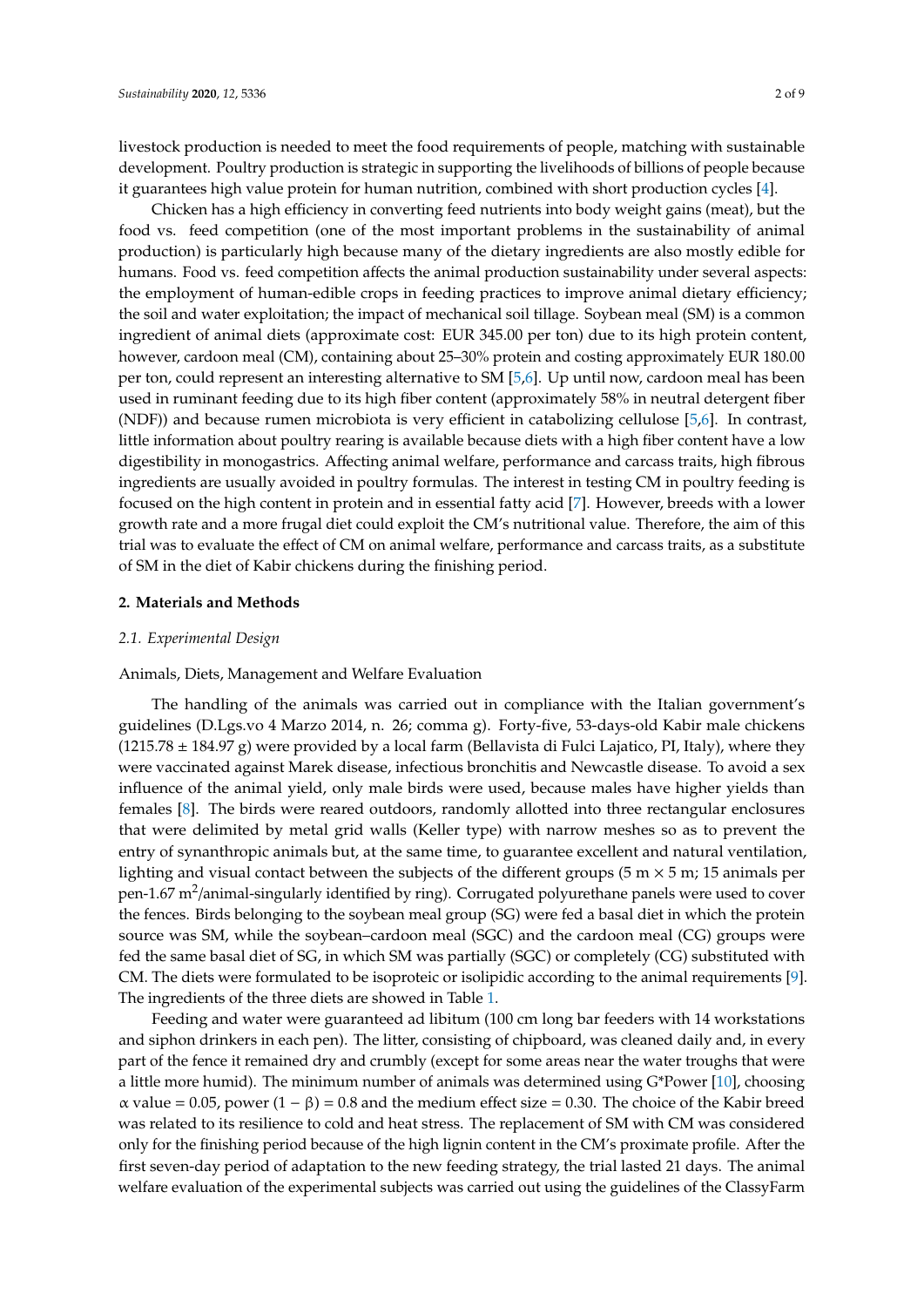system [\[11\]](#page-7-10). Two feces samples per pen, and per inspection, were collected to assess the presence of intestinal *Coccidia* and *Nematoda*, following the McMaster method [\[12](#page-7-11)[,13\]](#page-7-12). To evaluate intestinal activity, each enclosure was virtually divided into six equally sized areas, observing how and how many areas were used for the feces deposition, using a scoring from  $1-3$  ( $1 =$  little used,  $2 =$  on average used, 3 = very used). Weekly, birds were individually weighed, and the feed intake was registered for each pen. The individual feed intake was calculated by dividing the total amount of feed consumed by the overall number of animals in the pen. Feed efficiency was calculated for each group as an estimated individual feed intake/individual weight gain ratio. On the 81st day, the animals were sacrificed in an authorized slaughterhouse in compliance with Italian government's guidelines (D.Lgs.vo 4 Marzo 2014, n. 26).

<span id="page-2-0"></span>

| Ingredients g/100 g | SG <sup>1</sup> | SCG <sup>1</sup> | CG <sup>1</sup> |
|---------------------|-----------------|------------------|-----------------|
| Maize               | 45.50           | 50.95            | 40.05           |
| Soybean meal        | 9.50            | 8.00             |                 |
| Cardoon meal        |                 | 20.00            | 40.00           |
| Wheat               | 20.00           | 14.00            | 13.00           |
| Cardoon oil         | 2.00            | 2.10             | 2.00            |
| Wheat bran          | 18.05           |                  |                 |
| Vit/Min mix         | 0.50            | 0.50             | 0.50            |
| CaCO <sub>3</sub>   | 1.50            | 1.50             | 1.50            |
| CaHPO <sub>4</sub>  | 1.90            | 1.90             | 1.90            |
| NaHCO <sub>3</sub>  | 0.25            | 0.25             | 0.25            |
| NaCl                | 0.25            | 0.25             | 0.25            |
| Lysine              | 0.15            | 0.15             | 0.15            |
| Coline              | 0.15            | 0.15             | 0.15            |
|                     |                 |                  |                 |

**Table 1.** Diet ingredients.

 $1$  SG, soybean meal group fed with a basal diet in which the protein source was soybean meal (SM); SCG, soybean–cardoon meal group, in which the protein source was a mix of SM and cardoon meal (CM); CG, cardoon meal group, in which the protein source was CM.

## *2.2. Analysis*

#### 2.2.1. Diet Proximate Analysis

Diets were analyzed for crude protein (CP), crude fat (CF) and ash according to the Association of Analytical Chemistry (AOAC) methods 976.06, 920.39 and 942.05 [\[14\]](#page-7-13) while, for NDF, acid detergent fiber (ADF) and acid detergent lignin (ADL) were analyzed according to Van Soest et al. [\[15\]](#page-7-14). Metabolisable energy (ME) was estimated according to Sauvant et al. [\[16\]](#page-7-15). Data are shown in Table [2.](#page-2-1)

| Table 2. Diet nutritional profile. |  |
|------------------------------------|--|
|                                    |  |

<span id="page-2-1"></span>

| <b>Item</b>                        | SG <sup>1</sup> | SCG <sup>1</sup> | CG <sup>1</sup> |
|------------------------------------|-----------------|------------------|-----------------|
| Dry matter (DM) $g$                | 89.91           | 88.04            | 89.85           |
| Crude protein g/100 g DM           | 19.70           | 19.57            | 19.02           |
| Crude fat g/100 g DM               | 5.02            | 5.05             | 4.46            |
| NDF $g/100 g$ DM                   | 27.19           | 31.86            | 38.13           |
| ADF $g/100 g$ DM                   | 6.28            | 13.74            | 26.93           |
| ADL $g/100 g$ DM                   | 1.94            | 5.04             | 11.48           |
| Ca $g/100 g$ DM                    | 1.06            | 1.07             | 1.10            |
| P g/100 g DM                       | 18.05           | 0.81             | 0.83            |
| Metabolizable energy<br>Kcal/kg DM | 2610.01         | 2525.65          | 2424.30         |

 $1$  SG, soybean meal group fed with a basal diet in which the protein source was SM; SCG, soybean–cardoon meal group, in which the protein source was a mix of SM and CM; CG, cardoon meal group, in which the protein source was CM.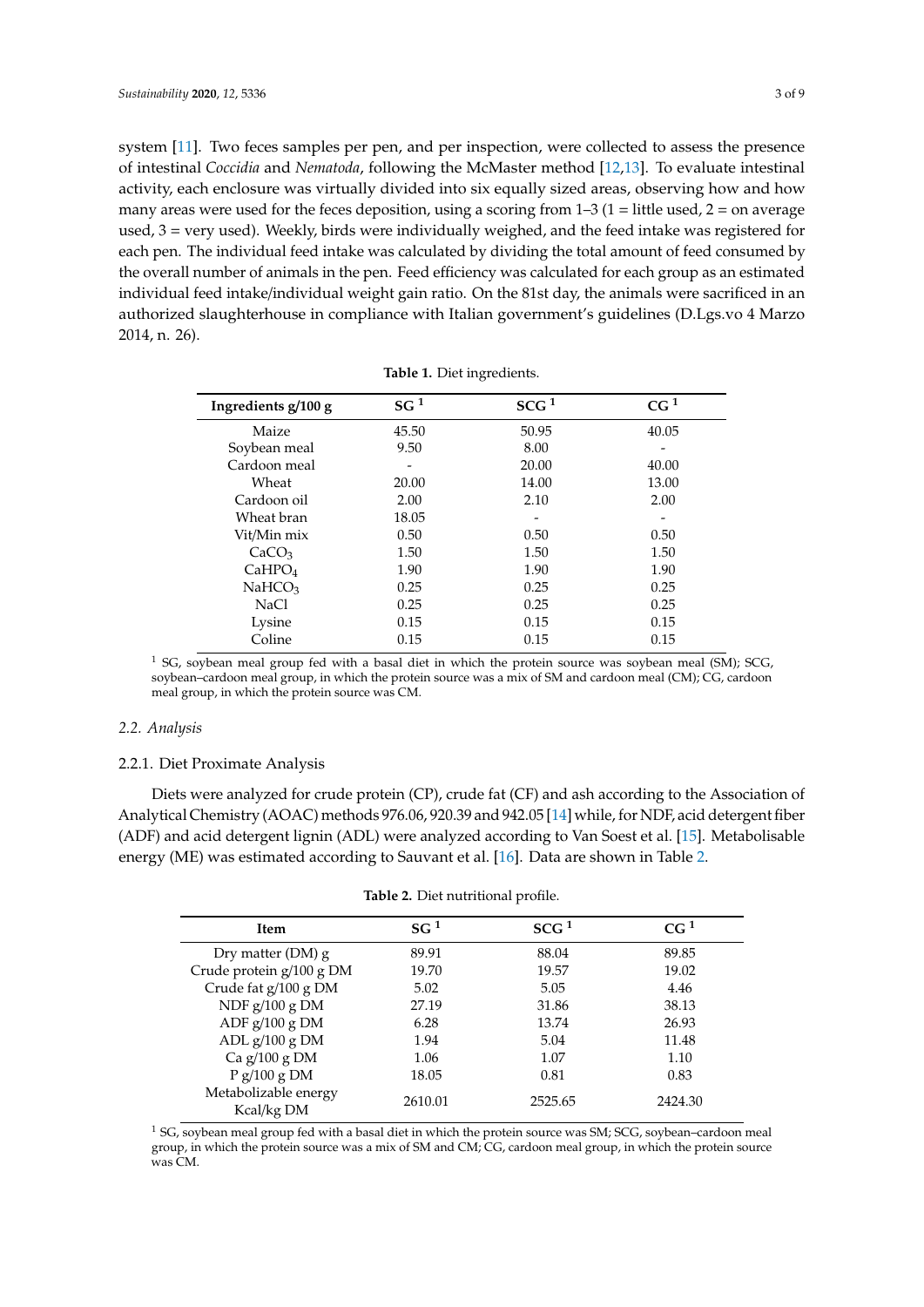#### 2.2.2. Carcass Traits and Physical Analysis

After 24 h from the slaughter, the dressing out percentages were computed as the ratio between the eviscerated warm carcass and the live weights for all of the birds. Moreover, selected traits (legs, fat, breast, liver, gizzard) of all the carcasses were evaluated [\[17\]](#page-7-16). To evaluate the color parameters, the right section of the breast was placed into a clean glass petri dish and the color was measured on two different points by a portable colorimeter (Minolta CR 200 Chroma Meter4, Konica Minolta Chiyoda, Tokyo, Japan) and calibrated using a standard yellow calibration tile (model CRA471). Data were reported in the CIE-Lab color notation system [\[18\]](#page-7-17). The numerical total color difference (∆E2000) among samples was calculated by the formula proposed by Mokrzycki and Tatol [\[19\]](#page-7-18). All physical measurements were carried out at the standard temperature of 25 ◦C.

#### 2.2.3. Statistical Analysis

Data related to the weight gain and feed efficiency of each week were processed as a completely randomized design with repeated measures using the SAS MIXED procedure in which diet and time were fixed effects [\[20\]](#page-7-19). The animal was considered as the experimental unit and it was included in the model as a random effect nested within the main treatment (diet).

$$
Y_{ijkl} = \mu + D_i + T_j + I_k (D) + (D \times T)_{ij} + e_{ijkl}
$$

where  $Y_{ijkl}$  is the single observation;  $\mu$  the overall mean;  $D_i$  the fixed effect of the diet (I = 1 to 3);  $T_j$  the fixed effect of the sampling time (j = 1 to 3);  $I_k$  the random effect of the bird nested within the diet (k = 1 to 15); (D<sub>i</sub> × T)<sub>ii</sub> is the interaction between the diet and sampling time and e<sub>ikl</sub> the residual error. The covariance structure was a compound symmetry, which was selected on the basis of the Akaike information criterion of the SAS MIXED model [\[20\]](#page-7-19). The statistical significance of the diet effect was tested against the variance of the bird nested within the diet, according to the repeated measures design theory [\[21\]](#page-7-20). Multiple comparisons among means were performed using the Tukey test.

Data related to the weight gain, feed efficiency of the whole period, physical parameters of the meat, dressing out and carcass traits of the slaughtered birds were analyzed by a one-way ANOVA, keeping the factor "diet" as the fixed one [\[20\]](#page-7-19).

$$
Y_{ikl} = \mu + D_i + I_k(D) + e_{ikl}
$$

where  $Y_{ijkl}$  is the observation;  $\mu$  the overall mean;  $D_i$  the fixed effect of the diet (i = 1 to 3);  $T_j$  the fixed effect of the sampling time (j = 1 to 3);  $I_k$  the random effect of the bird nested within the diet  $(k = 1$  to 15) and  $e_{ijkl}$  the residual error. Multiple comparisons among means were performed using the Tukey test. The probability of a significant effect due to experimental factors was fixed for *p* < 0.05.

#### **3. Results**

#### *3.1. Animal Performances*

Observing the birds' behavior during feeding, CM seemed to be appreciated by the animals in terms of palatability. The feed intake of the diets for the whole period was 3736.00 g in SG, 3649.00 g in SCG and 4297.00 g in CG. The weekly feed intake of the diets was: in the first week 890.00 g in SG, 957.00 g in SCG and 1031.00 g in CG; in the second week 1612.00 g in SG, 1611.00 g in SCG and 1842.00 g in CG; in the third week 1234.00 g in SG, 1081.00 g in SCG and 1424.00 g in CG.

Data related to the productive performances (weekly registered) and the whole feeding period are reported in Table [3.](#page-4-0)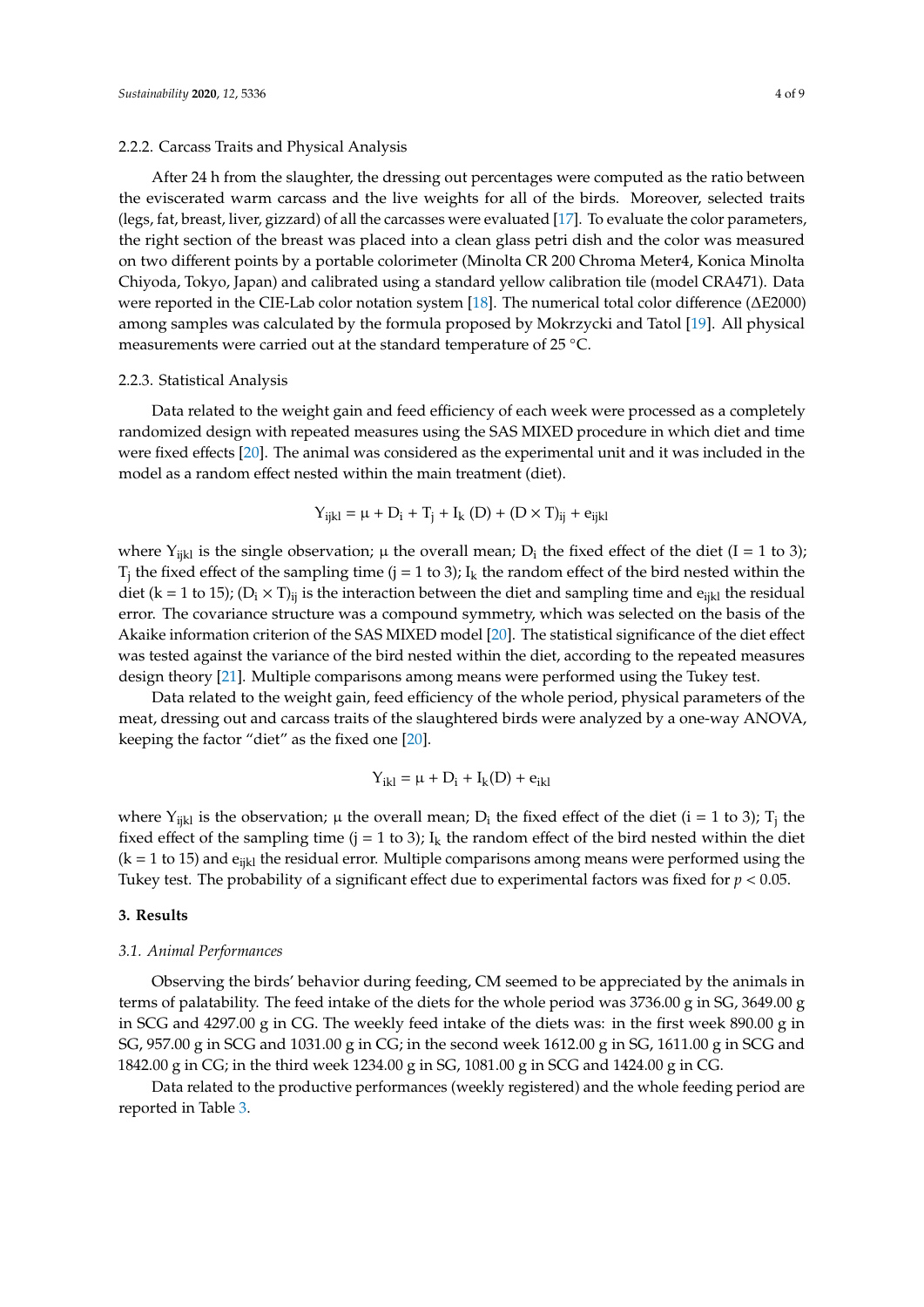<span id="page-4-0"></span>

| Days of Life |                      | SG <sup>1</sup>   | SCG <sup>1</sup> | CG <sup>1</sup>    | SEM <sup>2</sup> | p <sup>3</sup> |
|--------------|----------------------|-------------------|------------------|--------------------|------------------|----------------|
| $60 - 67$    | gain, g              | 222.66a           | 206.67a          | 62.00 <sub>b</sub> | 14.28            | < 0.0001       |
|              | feed/gain            | 4.15b             | 5.88b            | 15.8a              | 1.88             | 0.0006         |
| $67 - 74$    | gain, g              | 244.00            | 273.00           | 245.67             | 20.84            | 0.5479         |
|              | feed/gain            | 6.97              | 7.34             | 8.68               | 1.06             | 0.4890         |
| 74-81        | gain, g              | 155.34            | 174.25           | 180.71             | 15.71            | 0.5073         |
|              | feed/gain            | 8.42              | 7.51             | 8.80               | 0.80             | 0.5244         |
| $60 - 81$    | final body weight, g | 1848.00           | 1842.33          | 1682.14            | 56.49            | 0.0826         |
|              | gain, g              | 622.00a           | 654.00a          | 481.00b            | 34.41            | 0.0021         |
|              | feed/gain            | 6.20 <sub>b</sub> | 5.86b            | 9.90a              | 0.57             | < 0.0001       |

**Table 3.** Animal performances.

<sup>1</sup> SG, soybean meal group fed with a basal diet in which the protein source was SM; SCG, soybean–cardoon meal group, in which the protein source was a mix of SM and CM; CG, cardoon meal group, in which the protein source was CM. <sup>2</sup> SEM, standard error mean. <sup>3</sup> *p*, probability of a significant effect due to experimental factors; a, b, within a row, means with different Latin letters are significantly different (*p* < 0.05).

#### *3.2. Dressing out and Carcass Traits*

No significant differences were found among the groups for the dressing out and the major carcass traits, with the exception of the breast weight and of the perivisceral fat content, that showed to be lower in the CG than in the other groups (Table [4\)](#page-4-1).

<span id="page-4-1"></span>**Table 4.** Means and standard error means (SEM) of dressing out, selected carcass traits and breast meat color.

| Dressing out, Selected Traits          | SG <sup>1</sup> | SCG <sup>1</sup> | CG <sup>1</sup> | SEM <sup>2</sup> | p <sup>3</sup> |
|----------------------------------------|-----------------|------------------|-----------------|------------------|----------------|
| Dressing out, $g/100 g$ of live weight | 88.43           | 89.03            | 87.67           | 0.96             | 0.6081         |
| legs, g                                | 380.10          | 365.26           | 343.34          | 24.42            | 0.5783         |
| perivisceral fat, g                    | 27.47a          | 23.02a           | 9.98b           | 4.23             | 0.0111         |
| breast, g                              | 170.50a         | 151.70b          | 108.24c         | 14.21            | 0.0256         |
| liver, g                               | 37.86           | 37.50            | 35.24           | 2.91             | 0.7920         |
| gizzard, g                             | 59.32           | 62.20            | 68.20           | 3.61             | 0.2483         |
| Breast meat color                      |                 |                  |                 |                  |                |
| $L^*$                                  | 59.77b          | 59.96b           | 63.29a          | 0.77             | 0.0049         |
| $a^*$                                  | 1.55            | 1.21             | 1.07            | 0.29             | 0.4923         |
| $h^*$                                  | 5.28            | 6.12             | 4.49            | 0.55             | 0.1333         |

 $1$  SG, soybean meal group fed with a basal diet in which the protein source was SM; SCG, soybean-cardoon meal group, in which the protein source was a mix of SM and CM; CG, cardoon meal group, in which the protein source was CM. <sup>2</sup> SEM, standard error mean. <sup>3</sup> P, probability of a significant effect due to experimental factors; a, b, within a row, means with different Latin letters are significantly different  $(p < 0.05)$ . "\*" is part of the symbol parameter.

Considering the meat color, the highest value of L was found in CG, while the other parameters did not show any significant differences (Table [4\)](#page-4-1).

#### *3.3. Animal Welfare*

The availability of space has allowed the animals to accomplish their physiological requirements and ethological characteristics of the species [\[22\]](#page-7-21). During the finishing period, no mortality episodes occurred and animals showed no stereotypy. No direct trauma, lameness or mutilation lesions were observed. Several subjects (three in SCG, two in CG and one in SG) presented small areas of de-draining at the lumbar area [\[10\]](#page-7-9). All subjects were always reactive and during the entire production cycle did not present symptoms due to respiratory or enteric diseases. The cloacal area, as well as the hocks, have always been cleaned. Positive results were found for *Coccidia*. In the SG group, 100 epg at the first control and 50 epg at the second control, and in the SCG group, 900 epg at the first control and 1000 epg at the second control. At both parasitological examinations, the CG group was always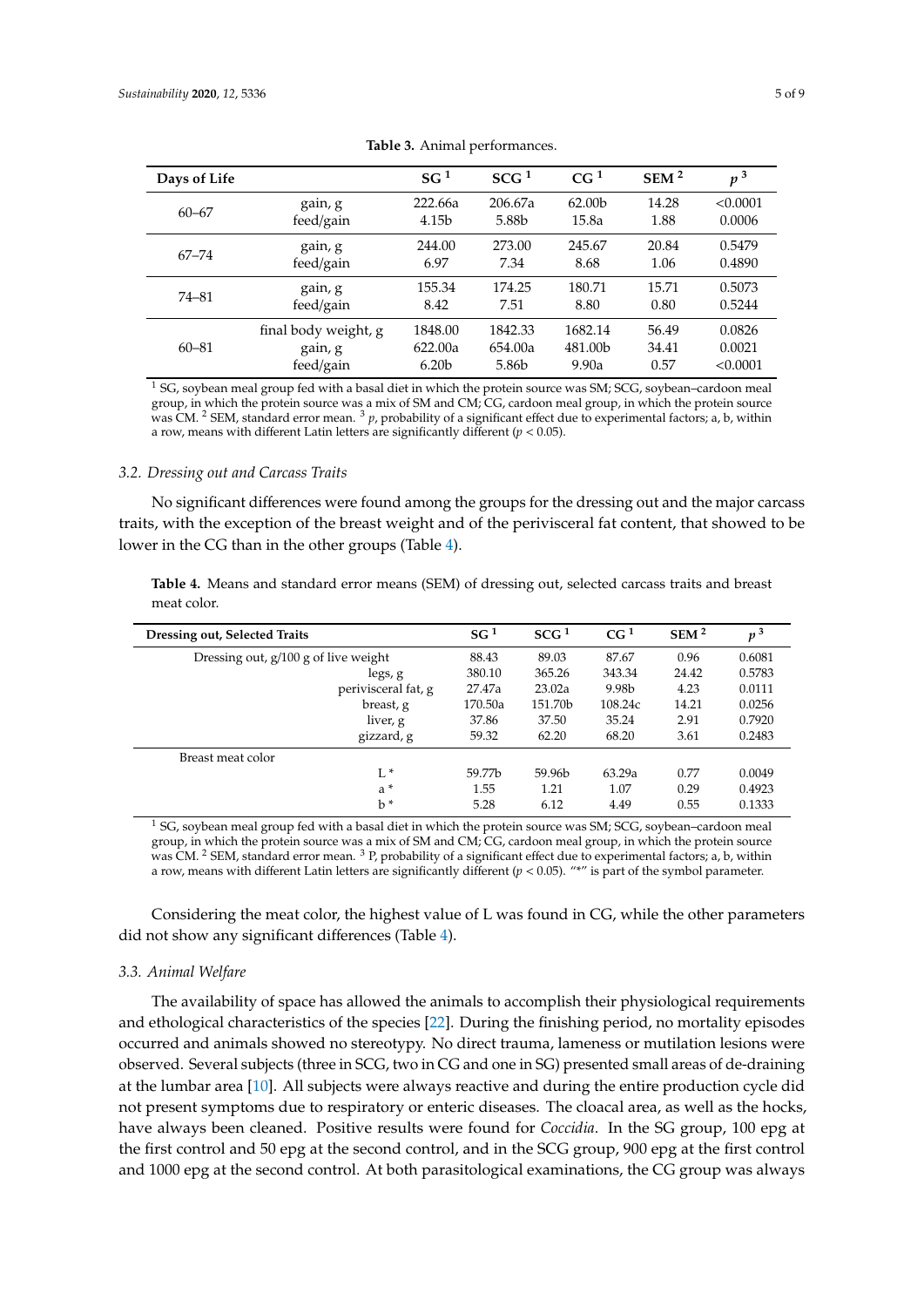negative. The SG and SCG groups used four areas for faeces deposition (two areas scored 1, and two areas scored 2), while the CG group uniformly used the entire enclosure.

#### **4. Discussion**

Protein in poultry feeding is an essential nutrient whose failure in meeting requirements strongly affects animal growth [\[8\]](#page-7-7). From an economic point of view, protein is also a component that determines the cost of the feeding strategy. Soybean meal is the preferred plant protein source in poultry feeding because of its high percentage of this nutrient (from 40 to 48%). Soybean production has increased substantially to meet the market requirements of oil and meal, respectively, for human and animal nutrition. Nowadays, the soybean currently used is genetically modified to increase the herbicide tolerance, feeding debates to the opportunity to use it as an ingredient in animal diets. Hence, new protein sources, such as an SM alternative, have been considered in animal feeding strategies. An example of an SM substitute with low cost and a good nutritional profile is cardoon meal.

Data related to the first week of the trial showed a lower gain and gain/feed ratio in the CG, perhaps, due to the longer period of adaptation to the new diet, richer in fiber and lignin, compared to the control diet. Indeed, the higher dietary level of fiber in CG, due to the seed hull present in CM, induced an increase in the feed intake to meet the animal's energy requirement. As a consequence of a lower gain, the feed efficiency decreased and this negative performance hindered the whole period of finishing. The animals fed with the blend of SM and CM showed similar performances to the ones who were fed with the SM diet. The partial substitution of SM could be an interesting compromise, with the aim to diminish the use of SM in the feeding strategy and to maintain a low dietary fiber content. Similar results are reported in Manyeula et al. [\[23\]](#page-7-22) who found that the inclusion of canola meal in place of SM had no negative impact on carcass traits, organ size or meat quality traits when inserted into the formula for slow-growing indigenous chickens that better adapt to poor quality feed resources, despite the anti-nutritional effects of glucosinolates and the high content of lignin.

Literature offers a wide range of data on the suitability of oil meals as a protein source in poultry feeding as an alternative to SM. However, many of these meals cannot be used directly in the formula, but only after chemical or physical treatments or at a very low inclusion level. For instance, jatropha meal contains about 40% of CP, but phytate, tannins, saponins, phorbol esters, and inhibitors of trypsin limit its use [\[24\]](#page-8-0). Raw jatropha meal causes detrimental effects on the reproductive performance of birds and decreases weight gain as a consequence of its low digestibility. These effects are due to the high content of lignin derived from shells that are not completely removed during the oil extraction [\[24–](#page-8-0)[26\]](#page-8-1). Cottonseed and canola meal are also used in poultry feeding but, respectively, gossypol and glucosinolates exert toxic effects on birds. Several studies reviewed by Swiatkiewicz ´ et al. [\[27\]](#page-8-2) showed that cottonseed meal worsens feed efficiency and growth performance, due to the inhibition of pepsin and trypsin, or iron and lysine deprivation caused by gossypol. Glucosinolates make canola meal unsuitable for broiler nutrition because they are detrimental to animal health, damaging the liver, negatively affecting the growth performance of birds and decreasing appetite. Canola meal results in the low growth and economic performance of broilers, and the detrimental effect of glucosinolates on liver is demonstrated in [\[28](#page-8-3)[,29\]](#page-8-4). Another matrix is the groundnut meal which contains a high amount of tannins, decreasing the dietary protein digestibility in monogastrics, with a high risk of aflatoxin contamination. Although sesame meal is a good source of antioxidants, methionine, oleic and linoleic acids, its use is limited by the phytates presence in a not negligible amount [\[30\]](#page-8-5).

In line with the 3R principle (Recycle, Reduce, Reuse), the possibility of recycling a byproduct of a cardoon crop, as the meal, is a very interesting opportunity. Its chemical composition makes it a good source of protein and fat, and the plant, *Cynara cardunculus* L., due to its tolerance to dry weather conditions and its resistance to diseases and parasites, is suggested as a potential alternative crop for reclaiming and remediating marginal lands [\[31\]](#page-8-6).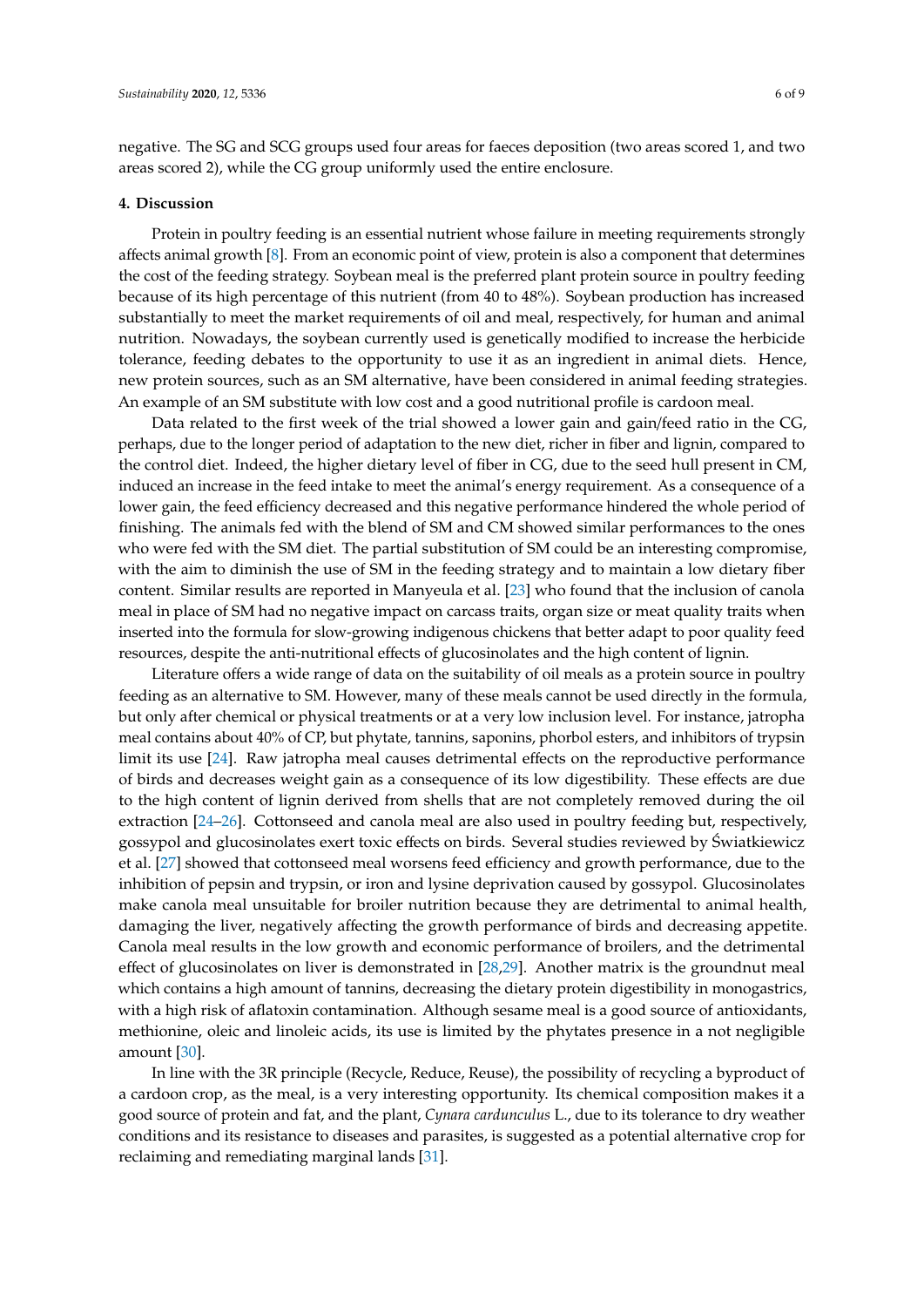Overall, the animal well-being conditions were good. In all the areas with feces deposition there were drinkers, while in the unused areas there were no drinkers. The CG group uniformly used all six areas for feces deposition, showing an average use in [\[32\]](#page-8-7). This also suggests a greater locomotor activity in the CG group.

No significant differences were found among the groups for the dressing out and the selected traits with the exception of the breast. The weight seems to be positively related to the SM presence in the diet, and the lower value was shown by CG (*p* < 0.0256). This finding could be related to the higher fat deposition of SM, as shown by the major content of perivisceral fat in the carcasses of birds fed the SM. However, a better feed conversion of the SM, in terms of protein digestibility, could positively have affected the final body weight. The *Pectoralis major* muscle is entirely composed of type IIB fast glycolytic fibers (white fibers) and its growth could be affected by the less N retention when CM replaced SM [\[33\]](#page-8-8).

Meat color is one of the most important attributes used by consumers to discriminate meat quality at first glance. In this sense, the slight but significant variation in lightness seemed to cause a modification of the CG meat color that even an experienced observer may note, since the calculated ∆E was comprised between 2 and 3.5 [\[18\]](#page-7-17). The reasons why this change occurred remain unclear, thus further investigation on this topic could help to explain such a variation in the lightness value. Nowadays, poultry represents an excellent source of high value protein for humans [\[30\]](#page-8-5).

Considering the amount of fiber in CM (approximately 58% in NDF, on dry matter (DM)), it is feasible that fast-growing meat birds have a low tolerance to its high inclusion level. Generally, industrial chicken hybrids are reared in indoor systems with short production cycles (45–50 days of growth) and show a high feed efficiency but, in terms of sustainability, the feed vs. food competition is very high. An alternative could be represented by the open-range production in which slow-growing genotypes, characterized by longer growing periods (45–50 days vs. 80–90 days), are used because they are particularly resilient to environmental conditions and are more tolerant to high fiber and poor quality feeds.

## **5. Conclusions**

The current study demonstrated that CM could be considered as an alternative for SM in the finishing period of poultry feeding. In fact, no statistical differences in feed efficiency, neither in dressing out nor in meat quality, were found among groups. Considering that CM is a byproduct of oil extraction, the use of CM in a poultry feeding strategy could be a good opportunity in increasing the sustainability of animal productions. Since diets were isolipidic, the minor perivisceral fat deposition could be symptomatic of a different lipid metabolization. Thus, further investigations are needed to deepen the knowledge of CM's nutritional effects.

**Author Contributions:** Conceptualization, A.B. (Arianna Buccioni) and G.B.; methodology, A.B. (Arianna Buccioni), G.B., L.N. and S.M.; software, M.D.; validation, F.M., M.D. and G.S.; formal analysis, F.M.; investigation, A.B. (Antonino Barone), S.M. and L.N.; resources, M.F.; data curation, F.M., M.D., G.S., L.N., V.F. and A.B. (Antonino Barone); writing—original draft preparation, A.B. (Arianna Buccioni); writing—review and editing, S.R. and V.F.; visualization, D.G.; supervision, S.M.; project administration, M.F.; funding acquisition, M.F. All authors have read and agreed to the published version of the manuscript.

**Funding:** This research was funded by the European Union's Horizon 2020 research and innovation programme under grant agreement No. 669029, project First2Run.

**Acknowledgments:** Authors would like to thank Gisella Paci and Margherita Marzoni Fecia di Cossato of the Dipartimento di Scienze Veterinarie, University of Pisa for their technical assistance.

**Conflicts of Interest:** The authors declare no conflict of interest.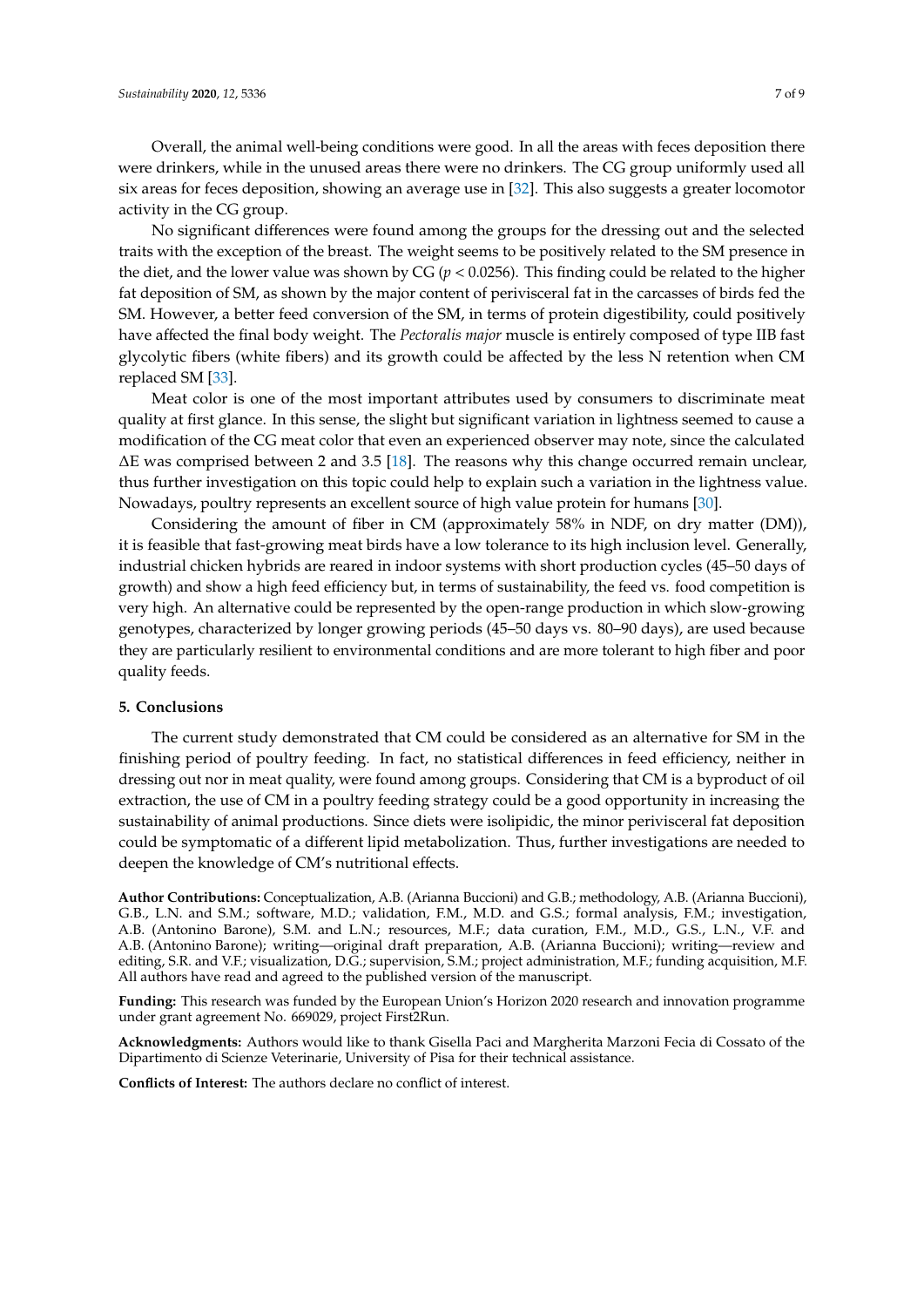## **References**

- <span id="page-7-0"></span>1. Fernández, J.; Hidalgo, M.; Del Monte, J.P.; Curt, M.D. Cynara cardunculus L. as a perennial crop for non-irrigated lands: Yields and applications. *Acta Hortic.* **2005**, *681*, 109–116. [\[CrossRef\]](http://dx.doi.org/10.17660/ActaHortic.2005.681.10)
- <span id="page-7-1"></span>2. Mancini, M.; Lanza Volpe, M.; Gatti, B.; Malik, Y.; Moreno, A.C.; Leskovar, D.; Cravero, V. Characterization of cardoon accessions as feedstock for biodiesel production. *Fuel* **2019**, *235*, 1287–1293. [\[CrossRef\]](http://dx.doi.org/10.1016/j.fuel.2018.08.123)
- <span id="page-7-2"></span>3. *Proceedings of the Expert Meeting on How to Feed the World in 2050 Technical*; FAO: Rome, Italy, 2009.
- <span id="page-7-3"></span>4. Kryger, K.N.; Thomsen, K.A.; And, M.A.W.; Dissingtion, M. *Smallholder Poultry Production—Livelihoods, Food Security and Sociocultural Significance*; FAO: Rome, Italy, 2010; Volume 4.
- <span id="page-7-4"></span>5. Cajarville, C.; González, J.; Repetto, J.L.; Alberto, C.; Martínez, A.; Cajarville, C.; González, J.; Repetto, J.L.; Rodríguez, C.A.; Martínez, A.; et al. Nutritive value of green forage and crop by-products of Cynara cardunculus. *Ann. Zootech. INRA*/*EDP Sci.* **1999**, *48*, 353–365, hal-00889808.
- <span id="page-7-5"></span>6. Salami, S.A.; Valenti, B.; O'Grady, M.N.; Kerry, J.P.; Mattioli, S.; Licitra, G.; Luciano, G.; Priolo, A. Influence of dietary cardoon meal on growth performance and selected meat quality parameters of lambs, and the antioxidant potential of cardoon extract in ovine muscle homogenates. *Meat Sci.* **2019**, *153*, 126–134. [\[CrossRef\]](http://dx.doi.org/10.1016/j.meatsci.2019.03.017) [\[PubMed\]](http://www.ncbi.nlm.nih.gov/pubmed/30927684)
- <span id="page-7-6"></span>7. Genovese, C.; Platania, C.; Venticinque, M.; Calderaro, P.; Argento, S.; Scandurra, S.; Raccuia, S.A. Evaluation of cardoon seeds presscake for animal feeding. *Acta Hortic.* **2016**, *1147*, 323–328. [\[CrossRef\]](http://dx.doi.org/10.17660/ActaHortic.2016.1147.45)
- <span id="page-7-7"></span>8. Subcommittee on Poultry Nutrition; Committee on Animal Nutrition; Board on Agriculture. *Nutrient Requirements of Poultry*; National Research Council: Washington, DC, USA, 1994; ISBN 9780309048927.
- <span id="page-7-8"></span>9. Guerrero-Legarreta, I. *Handbook of Poultry Science and Technology. Volume 1, Primary Processing*; JOHN WILEY & SONS, INC., PUBLICATION: Hoboken, NJ, USA, 2010; ISBN 9780470185520.
- <span id="page-7-9"></span>10. Faul, F.; Erdfelder, E.; Lang, A.-G.; Buchner, A. G\*Power 3: A flexible statistical power analysis program for the social, behavioral, and biomedical sciences. *Behav. Res. Methods* **2007**, *2*, 175–191. [\[CrossRef\]](http://dx.doi.org/10.3758/BF03193146)
- <span id="page-7-10"></span>11. ClassyFarm—Istituto Zooprofilattico Sperimentale della Lombardia e dell'Emilia Romagna. Available online: http://[www.classyfarm.it](http://www.classyfarm.it/)/ (accessed on 5 June 2020).
- <span id="page-7-11"></span>12. Dou, T.C.; Shi, S.R.; Sun, H.J.; Wang, K.H. Growth rate, carcass traits and meat quality of slow-growing chicken grown according to three raising systems. *Anim. Sci. Pap. Rep.* **2009**, *27*, 361–369.
- <span id="page-7-12"></span>13. Mes, T.H.M.; Eysker, M.; Ploeger, H.W. A simple, robust and semi-automated parasite egg isolation protocol. *Nat. Protoc.* **2007**, *2*, 486–489. [\[CrossRef\]](http://dx.doi.org/10.1038/nprot.2007.56)
- <span id="page-7-13"></span>14. Association of Official Analytical Chemists (AOAC). *O*ffi*cial Methods of Analysis of the Association of O*ffi*cial Analytical Chemists*; The Association: Rockville, MD, USA, 1995.
- <span id="page-7-14"></span>15. Van Soest, P.J.; Robertson, J.B.; Lewis, B.A. Methods for Dietary Fiber, Neutral Detergent Fiber, and Nonstarch Polysaccharides in Relation to Animal Nutrition. *J. Dairy Sci.* **1991**, *74*, 3583–3597. [\[CrossRef\]](http://dx.doi.org/10.3168/jds.S0022-0302(91)78551-2)
- <span id="page-7-15"></span>16. Sauvant, D.; Perez, J.-M.; Tran, G. *Tables de Composition et de Valeur Nutritive des Matières Premières Destinées aux Animaux D'élevage: Porcs, Volailles, Bovins, Ovins, Caprins, Lapins, Chevaux, Poissons*; INRA: Paris, France, 2002; ISBN 9782738010469.
- <span id="page-7-16"></span>17. Barbut, S. *Ingredient Addition and Impacts on Quality, Health, and Consumer Acceptance*; Elsevier Ltd.: Amsterdam, The Netherlands, 2017; ISBN 9780081007631.
- <span id="page-7-17"></span>18. CIE. *Colorimetry*, 3rd ed.; International Commission on Illimination, 2004; ISBN 978-3-901-90633-6. Available online: http://cie.co.at/publications/[colorimetry-3rd-edition](http://cie.co.at/publications/colorimetry-3rd-edition) (accessed on 20 June 2020).
- <span id="page-7-18"></span>19. Mokrzycki, W.S.; Tatol, M. Color difference ∆E—A survey. *Mach. Graph. Vis.* **2011**, *20*, 383–411.
- <span id="page-7-19"></span>20. SAS Institute. *User's Guide: Statistics. SAS*® *Documentation*; SAS Institute Inc.: Cary, NC, USA, 2008.
- <span id="page-7-20"></span>21. Littell, R.C.; Henry, P.R.; Ammerman, C.B. Statistical Analysis of Repeated Measures Data Using SAS Procedures. *J. Anim. Sci.* **1998**, *76*, 1216–1231. [\[CrossRef\]](http://dx.doi.org/10.2527/1998.7641216x)
- <span id="page-7-21"></span>22. Scientific Committee on Animal Health and Animal Welfare. The Welfare of Chickens Kept for Meat Production (Broilers). 2000, pp. 1–149. Available online: https://[ec.europa.eu](https://ec.europa.eu/food/sites/food/files/animals/docs/aw_arch_2005_broilers_scientific_opinion_en.pdf)/food/sites/food/files/animals/ docs/[aw\\_arch\\_2005\\_broilers\\_scientific\\_opinion\\_en.pdf](https://ec.europa.eu/food/sites/food/files/animals/docs/aw_arch_2005_broilers_scientific_opinion_en.pdf) (accessed on 20 June 2020).
- <span id="page-7-22"></span>23. Manyeula, F.; Mlambo, V.; Marume, U.; Sebola, N.A. Partial replacement of soybean products with canola meal in indigenous chicken diets: Size of internal organs, carcass characteristics and breast meat quality. *Poult. Sci.* **2020**, *99*, 256–262. [\[CrossRef\]](http://dx.doi.org/10.3382/ps/pez470)